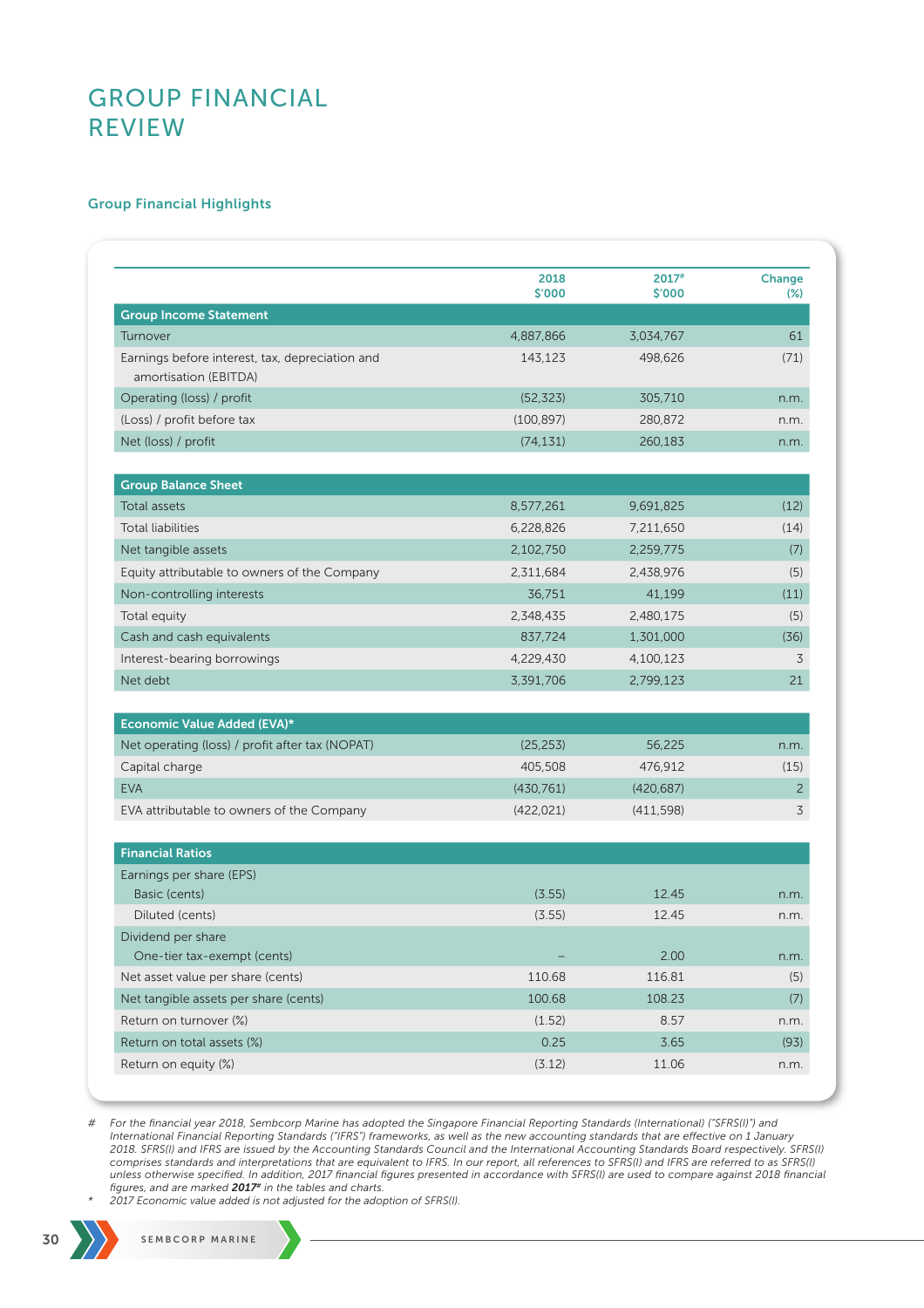## Group Quarterly Performance

| \$'000                                                                   | 1Q        | 2Q        | 3Q        | 4Q       | <b>Total</b> |
|--------------------------------------------------------------------------|-----------|-----------|-----------|----------|--------------|
| Turnover                                                                 | 1,180,348 | 1,627,169 | 1,167,175 | 913,174  | 4,887,866    |
| Operating profit / (loss)                                                | 19,537    | (52, 573) | (21, 336) | 2.049    | (52, 323)    |
| Earnings before interest, tax, depreciation and<br>amortisation (EBITDA) | 65,562    | (3.747)   | 22,194    | 59,114   | 143.123      |
| Profit / (loss) before tax                                               | 6,126     | (66, 445) | (35,024)  | (5, 554) | (100, 897)   |
| Net profit / (loss)                                                      | 5,315     | (55,620)  | (29, 756) | 5.930    | (74, 131)    |
| Earnings per share (cents)<br>Year-to-date                               | 0.25      | (2.41)    | (3.83)    | (3.55)   |              |
| In-quarter                                                               | 0.25      | (2.66)    | (1.42)    | 0.28     |              |

|                                                                          | $2017$ <sup>#</sup> |         |         |         |              |  |
|--------------------------------------------------------------------------|---------------------|---------|---------|---------|--------------|--|
| \$'000                                                                   | 1Q                  | 2Q      | 3Q      | 4Q      | <b>Total</b> |  |
| Turnover                                                                 | 745.582             | 648,853 | 728,765 | 911.567 | 3,034,767    |  |
| Operating profit                                                         | 8.846               | 25.164  | 136.274 | 135,426 | 305,710      |  |
| Earnings before interest, tax, depreciation and<br>amortisation (EBITDA) | 55,821              | 73,403  | 185,914 | 183,488 | 498,626      |  |
| Profit before tax                                                        | 33,787              | 2.941   | 116,306 | 127,838 | 280,872      |  |
| Net profit                                                               | 37.043              | 5,117   | 100,716 | 117,307 | 260,183      |  |
| Earnings per share (cents)<br>Year-to-date                               | 1.77                | 2.02    | 6.84    | 12.45   |              |  |
| In-quarter                                                               | 1.77                | 0.24    | 4.82    | 5.61    |              |  |
|                                                                          |                     |         |         |         |              |  |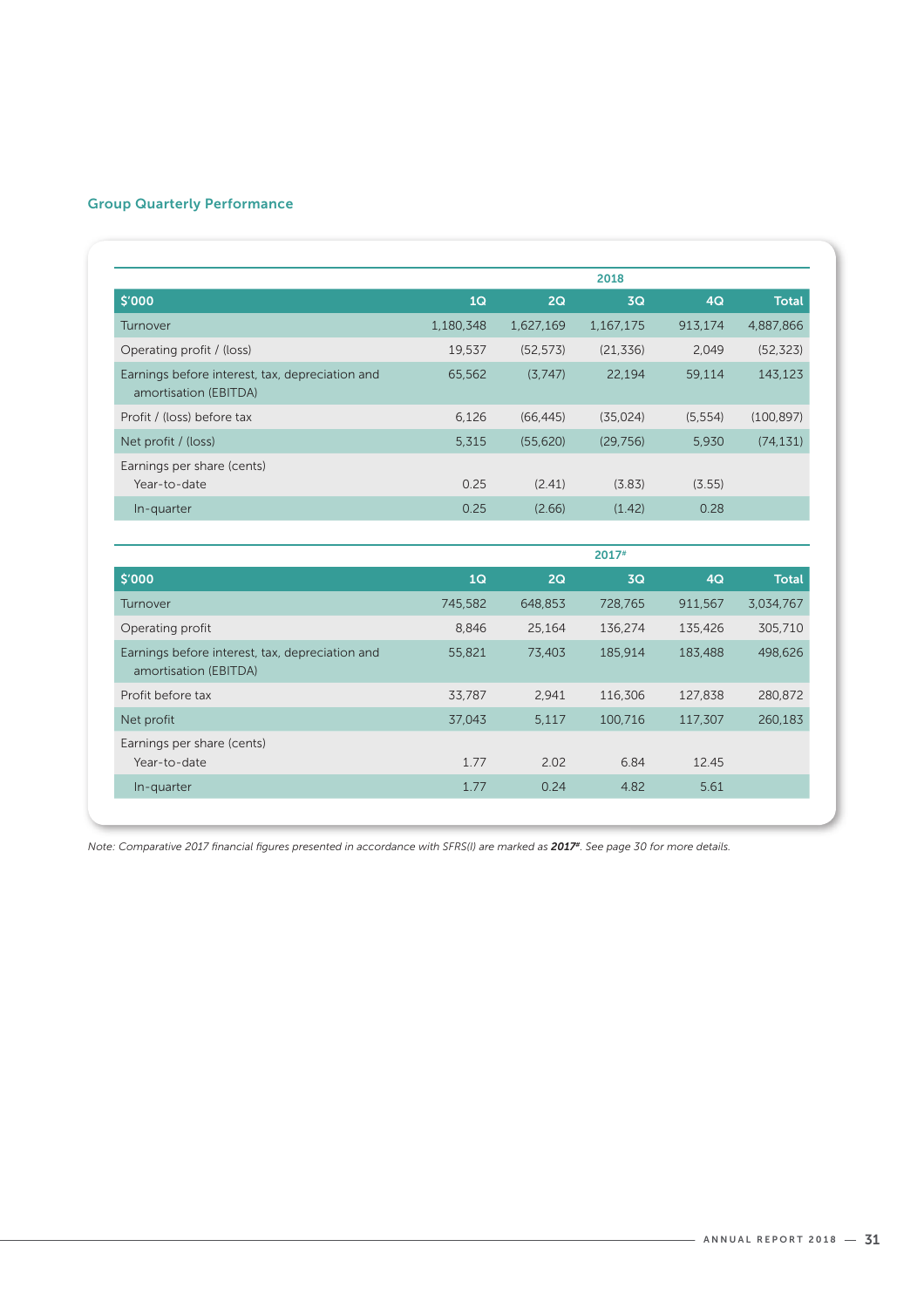## Group Five-Year Financial Summary

|                                                             | 2014<br>\$'000 | 2015<br>\$'000 | 2016<br>\$'000 | 2017<br>\$'000 | 2017#<br>\$'000 | 2018<br>\$'000 |
|-------------------------------------------------------------|----------------|----------------|----------------|----------------|-----------------|----------------|
| <b>For the Year</b>                                         |                |                |                |                |                 |                |
| Turnover                                                    | 5,832,595      | 4,968,132      | 3,544,816      | 2,387,354      | 3,034,767       | 4,887,866      |
| Operating profit / (loss)                                   | 707,025        | (149,991)      | 225,306        | 20,453         | 305,710         | (52, 323)      |
| Profit / (loss) before tax                                  | 707,004        | (377, 603)     | 90,520         | (15, 644)      | 280,872         | (100, 897)     |
| Net profit / (loss)                                         | 560,128        | (289, 672)     | 78,777         | 14,076         | 260,183         | (74, 131)      |
| Dividend - Interim                                          | 104,459        | 83,563         | 31,345         | 20,897         | 20,897          |                |
| Dividend - Final                                            | 167,102        | 41,795         | 20,897         | 20,888         | 20,888          |                |
| Dividend - Total                                            | 271,561        | 125,358        | 52,242         | 41,785         | 41.785          |                |
| <b>At Year End</b>                                          |                |                |                |                |                 |                |
| Property, plant and equipment                               | 3,008,909      | 3,540,555      | 3,986,667      | 3,995,019      | 3,995,019       | 4,179,257      |
| Associates and joint ventures                               | 470,277        | 312,056        | 74,816         | 67,965         | 67,965          | 66,533         |
| Other financial assets                                      | 90,443         | 107,263        | 67,783         | 46,150         | 46,150          | 2,881          |
| Other non-current assets                                    | 101,673        | 124,212        | 267,262        | 353,830        | 490.259         | 1,368,281      |
| Current assets                                              | 4,567,118      | 5,117,036      | 5,018,305      | 4,688,484      | 5,092,432       | 2,960,309      |
| <b>Current liabilities</b>                                  | (3,448,597)    | (3,897,046)    | (3,748,282)    | (3, 142, 611)  | (3,646,688)     | (2,762,731)    |
| Non-current liabilities                                     | (1,657,796)    | (2,639,797)    | (3,058,930)    | (3,489,465)    | (3,564,962)     | (3,466,095)    |
|                                                             | 3,132,027      | 2,664,279      | 2,607,621      | 2,519,372      | 2,480,175       | 2,348,435      |
| Share capital                                               | 484,288        | 484,288        | 484,288        | 484,288        | 484,288         | 484,288        |
| Capital, foreign currency translation and<br>other reserves | (76, 625)      | 9,770          | 54,905         | (25, 724)      | (30, 704)       | (51, 027)      |
| Revenue reserve                                             | 2,557,455      | 2,017,147      | 2,022,796      | 2,019,609      | 1,985,392       | 1,878,423      |
| Non-controlling interests                                   | 166,909        | 153,074        | 45,632         | 41,199         | 41,199          | 36,751         |
|                                                             | 3,132,027      | 2,664,279      | 2,607,621      | 2,519,372      | 2,480,175       | 2,348,435      |
| <b>Per Share</b>                                            |                |                |                |                |                 |                |
| EPS - basic (cents)                                         | 26.83          | (13.87)        | 3.77           | 0.67           | 12.45           | (3.55)         |
| EPS - diluted (cents)                                       | 26.82          | (13.87)        | 3.77           | 0.67           | 12.45           | (3.55)         |
| Net tangible assets (cents)                                 | 139.40         | 118.00         | 112.95         | 110.11         | 108.23          | 100.68         |
| Net asset value (cents)                                     | 141.92         | 120.24         | 122.62         | 118.69         | 116.81          | 110.68         |
| <b>Financial Ratios</b>                                     |                |                |                |                |                 |                |
| Return on equity (%)                                        | 19.86          | (10.58)        | 3.11           | 0.56           | 11.06           | (3.12)         |
| Return on total assets (%)                                  | 8.00           | (2.90)         | 1.76           | 1.14           | 3.65            | 0.25           |
| Operating profit (loss) / equity (%)                        | 25.06          | (5.48)         | 8.88           | 0.81           | 13.00           | (2.20)         |
| Current ratio (times)                                       | 1.32           | 1.31           | 1.34           | 1.49           | 1.40            | 1.07           |
| Net gearing (times)                                         | 0.21           | 1.03           | 1.13           | $1.11$         | 1.13            | 1.44           |
| Dividend cover (times)                                      | 2.06           | n.a.           | 1.51           | 0.34           | 6.23            | n.a.           |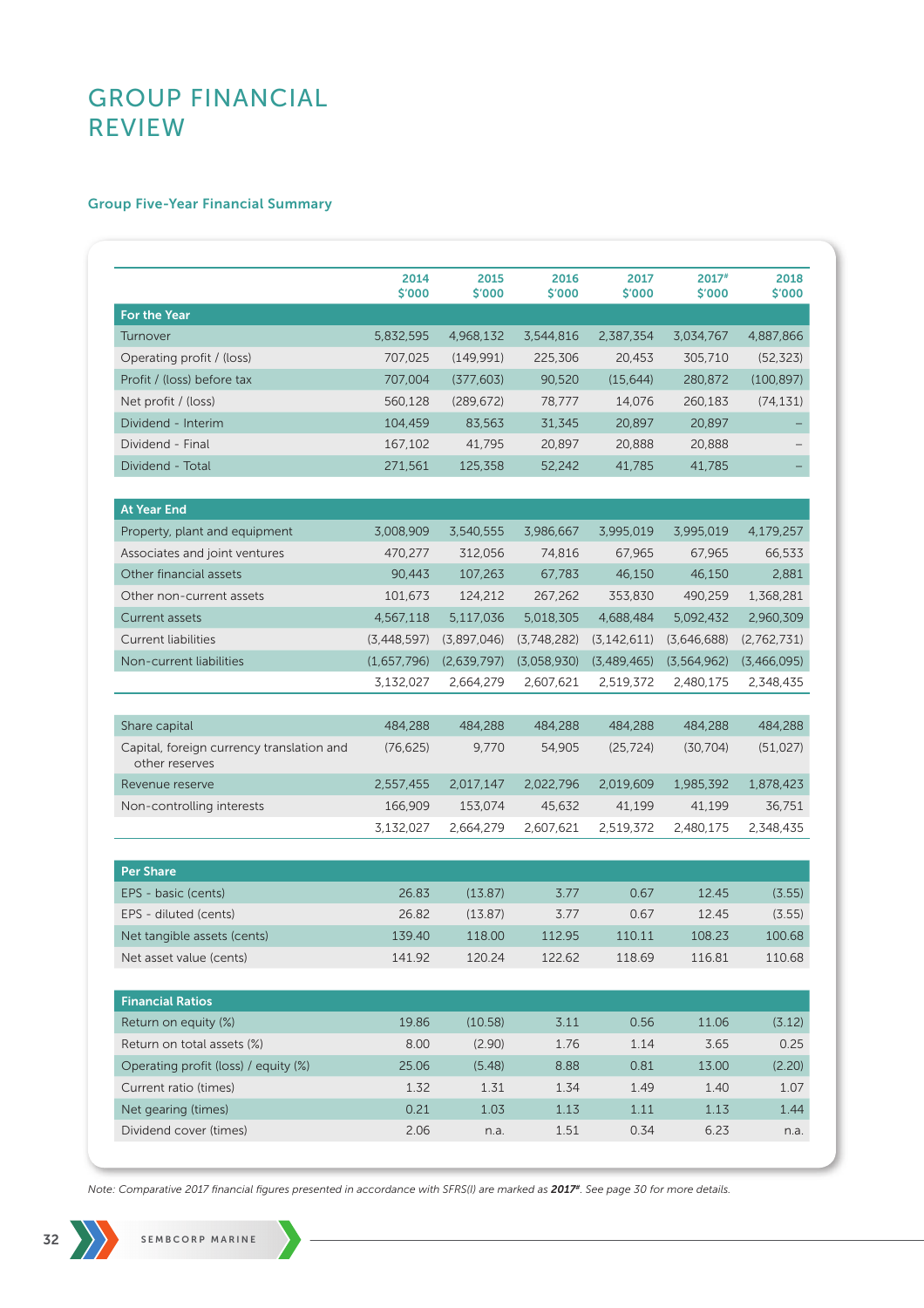

Operating Profit

\$ Million



## EBITDA



## Net Profit

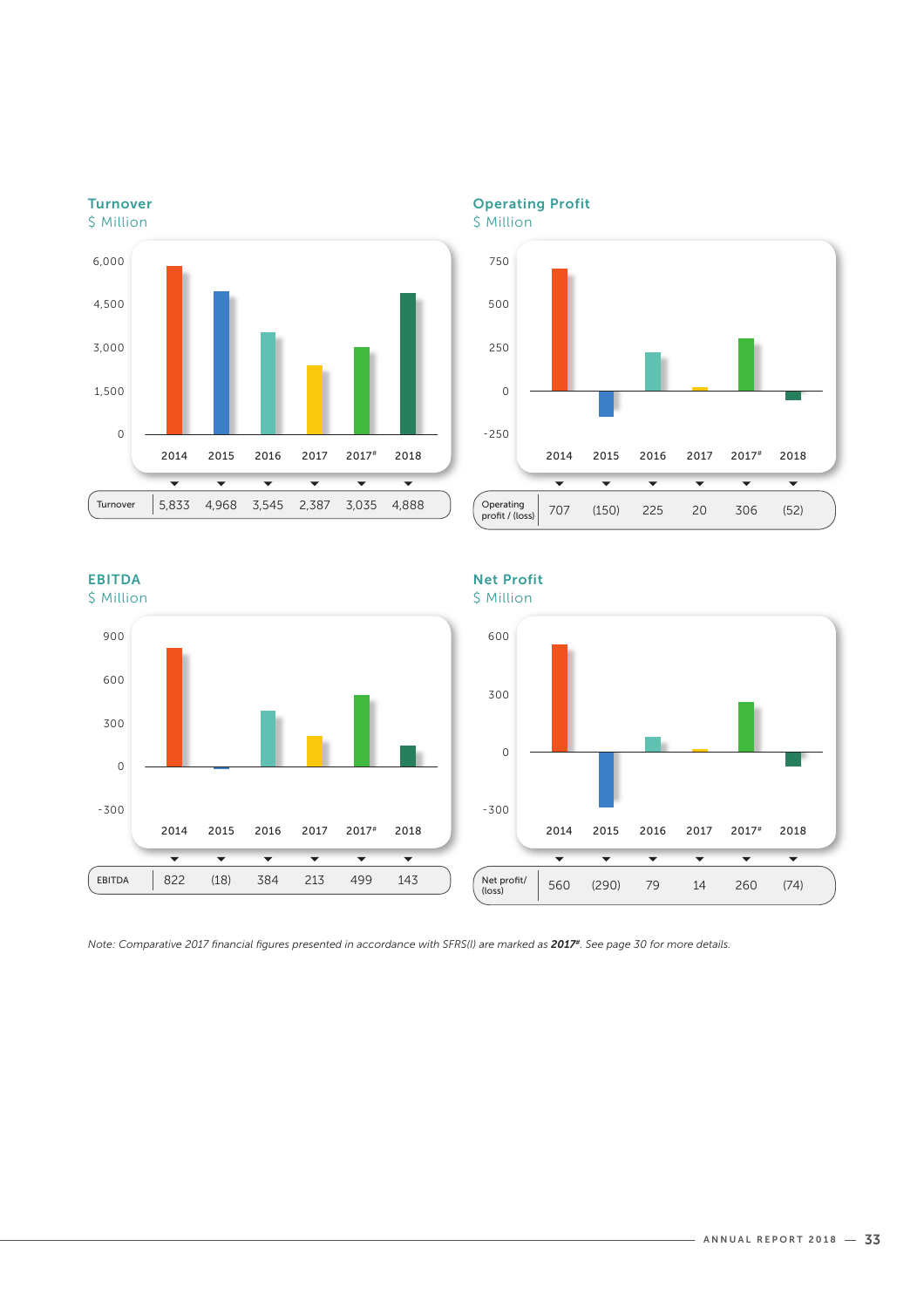Total Equity



SHARE CAPITAL

**REVENUE RESERVE** 

CAPITAL, FOREIGN CURRENCY TRANSLATION AND OTHER RESERVES

## Assets

\$ Million





**ASSOCIATES AND JOINT VENTURES** 

- **OTHER FINANCIAL ASSETS**
- OTHER NON-CURRENT ASSETS
- **CURRENT ASSETS**

## Liabilities



NON-CONTROLLING INTERESTS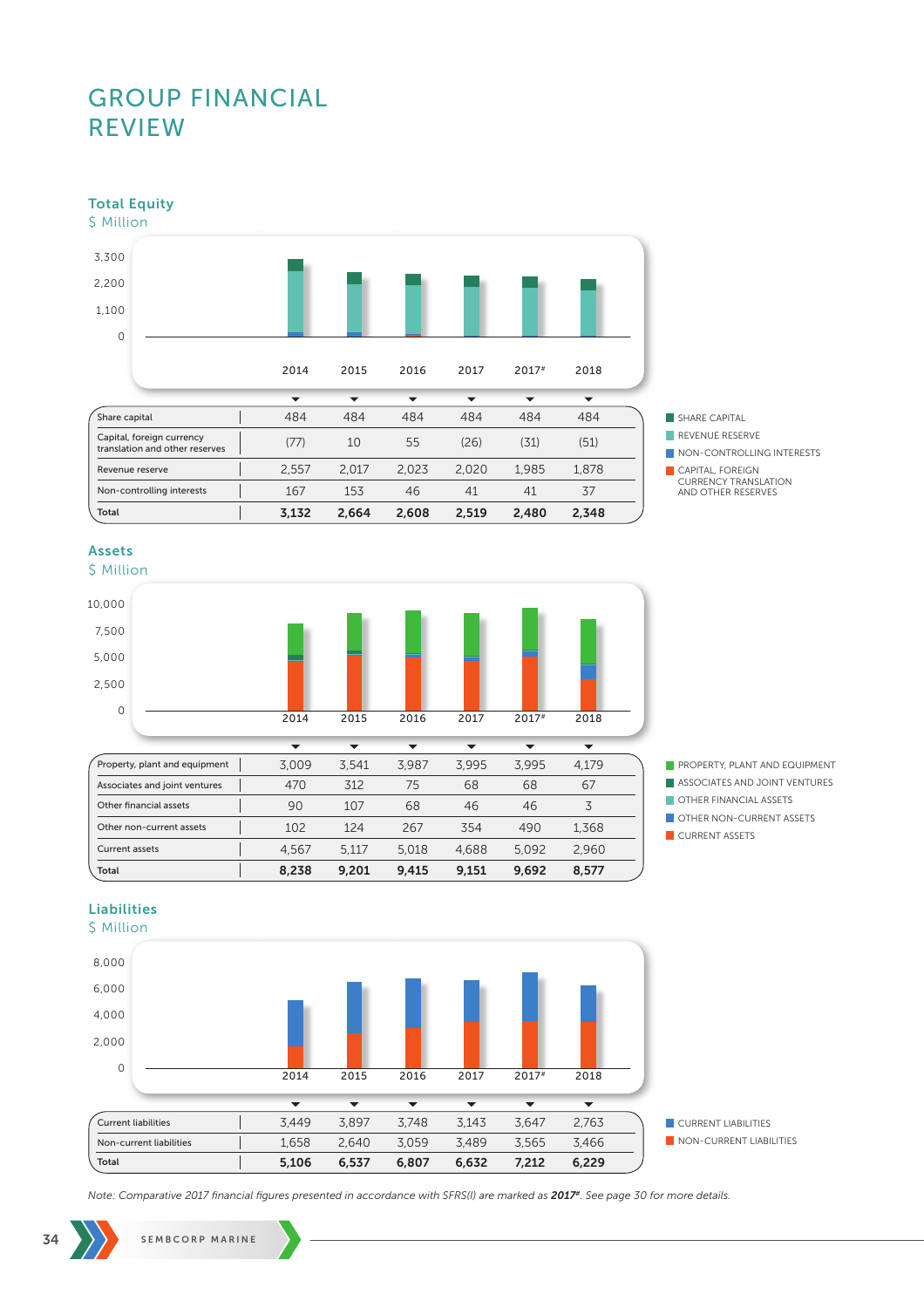

Return on Equity and Return on Total Assets



#### Net Tangible Assets and Net Asset Value Per Share cents





#### Dividend Per Share cents



Earnings Per Share

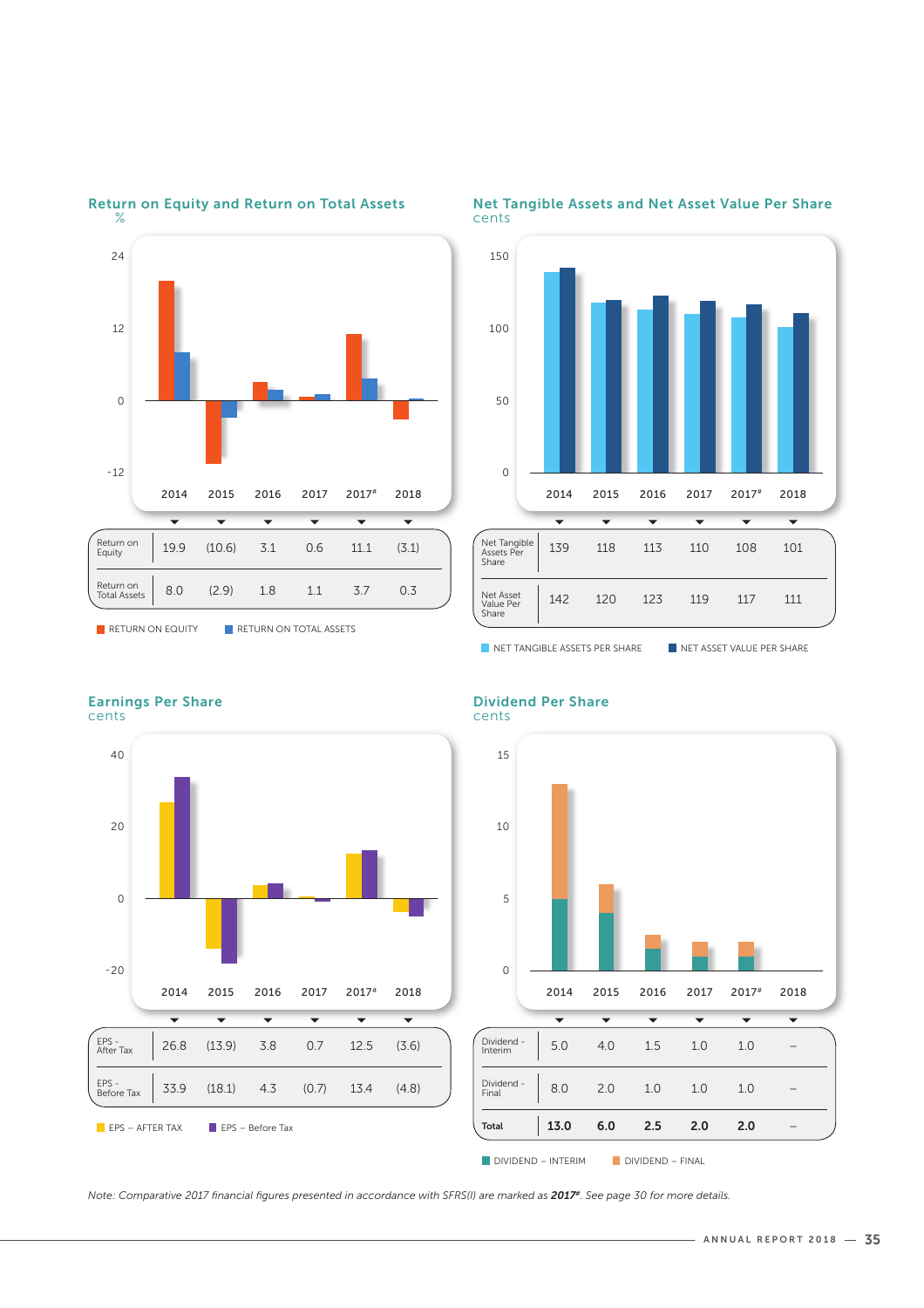## Value Added Statement

|                                                                            | 2014<br>\$'000 | 2015<br>\$'000 | 2016<br>\$'000 | 2017<br>\$'000 | $2017$ #<br>\$'000 | 2018<br>\$'000 |
|----------------------------------------------------------------------------|----------------|----------------|----------------|----------------|--------------------|----------------|
| <b>Value added from</b>                                                    |                |                |                |                |                    |                |
| Turnover                                                                   | 5,832,595      | 4,968,132      | 3,544,816      | 2,387,354      | 3,034,767          | 4,887,866      |
| Less: Bought in materials and services                                     | (4,402,863)    | (4,251,510)    | (2,650,304)    | (1,713,023)    | (2,075,179)        | (4,313,561)    |
| Gross value added                                                          | 1,429,732      | 716,622        | 894,512        | 674,331        | 959,588            | 574,305        |
| Investment, interest and other income                                      | 12,371         | 7.368          | 38,754         | 55,667         | 66,926             | 86,830         |
| Share of results of associates<br>and joint ventures, net of tax           | 9,859          | (173.499)      | (35, 134)      | (3,617)        | (3,617)            | (2,385)        |
| Non-operating income / (expenses), net                                     | 177            | (18,708)       | (18, 923)      | 51,494         | 51,494             | 141            |
|                                                                            | 1,452,139      | 531,783        | 879,209        | 777,875        | 1,074,391          | 658,891        |
|                                                                            |                |                |                |                |                    |                |
| <b>Distribution</b>                                                        |                |                |                |                |                    |                |
| To employees in wages, salaries<br>and benefits                            | 556,436        | 527,159        | 490,211        | 460,717        | 460,717            | 414,689        |
| To government in income<br>and other taxes                                 | 144,959        | 74,057         | 58,723         | 41,094         | 40,895             | 33,622         |
| To providers of capital in:<br>Interest on borrowings                      | 20,960         | 46,775         | 88,651         | 95,522         | 95,522             | 101,356        |
| Dividends to owners of the Company                                         | 271,600        | 250,636        | 73,128         | 41,788         | 41.788             | 20,858         |
| <b>Retained in business</b>                                                |                |                |                |                |                    |                |
| Depreciation, amortisation<br>and R&D expenses                             | 115,142        | 131,760        | 159,128        | 193,015        | 193,015            | 195,488        |
| Deferred tax expense / (credit)                                            | 12,449         | (102, 282)     | 1,683          | (23,970)       | 26,638             | (11, 315)      |
| Revenue reserve                                                            | 288,528        | (540, 308)     | 5,649          | (27, 712)      | 218,395            | (94, 989)      |
| Non-controlling interests                                                  | 41,147         | (10, 294)      | (3,617)        | (4, 128)       | (4, 128)           | (4,235)        |
| Other expenses                                                             | 918            | 154,280        | 5,653          | 1,549          | 1,549              | 3,417          |
| Total distribution                                                         | 1,452,139      | 531,783        | 879,209        | 777,875        | 1,074,391          | 658,891        |
| <b>Productivity data</b>                                                   |                |                |                |                |                    |                |
| Average staff strength                                                     | 12,938         | 14,106         | 13,222         | 11,689         | 11,689             | 11,242         |
| <b>Employment costs</b>                                                    | 556,436        | 527,159        | 490,211        | 460,717        | 460,717            | 414,689        |
| Value added (\$'000)                                                       | 1,429,732      | 716,622        | 894,512        | 674,331        | 959,588            | 574,305        |
| Value added per employee (\$'000)                                          | 111            | 51             | 68             | 58             | 82                 | 51             |
| Value added per dollar employment<br>costs (\$)                            | 2.57           | 1.36           | 1.82           | 1.46           | 2.08               | 1.38           |
| Value added per dollar investment in<br>property, plant and equipment (\$) | 0.48           | 0.20           | 0.22           | 0.17           | 0.24               | 0.14           |
|                                                                            |                |                |                |                |                    |                |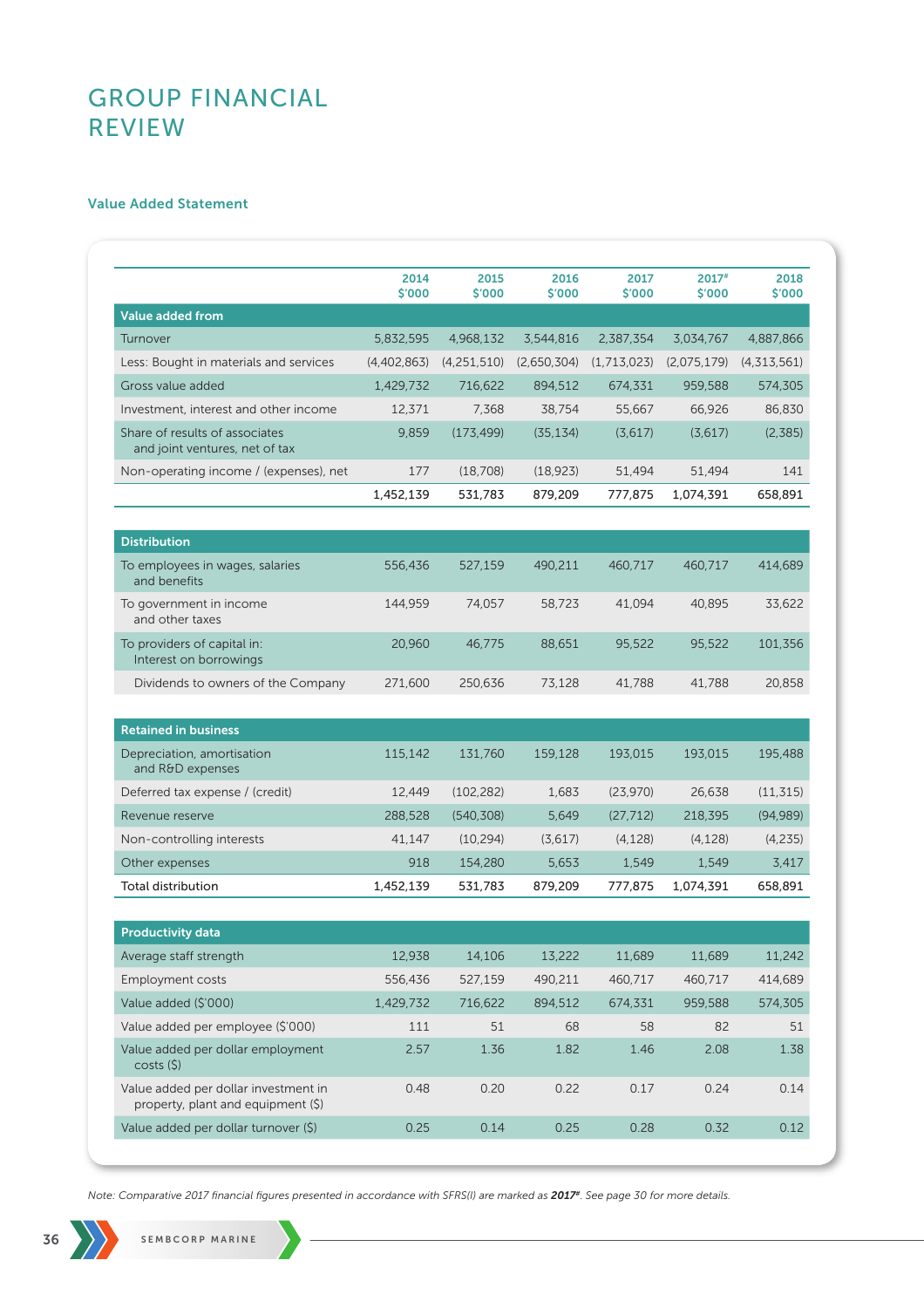

Value Added Per Employee



2014 2015 2016 2017 2017# 2018

 $\overline{\phantom{0}}$ 

 $\overline{\phantom{0}}$ 

 $\overline{\phantom{0}}$ 

 $\overline{\phantom{0}}$ 

111 51 68 58 82 51

### Gross Value Added \$ Million





## Distribution of Value Added

پ

پ

\$ Million

 $\overline{O}$ 

Value<br>Added Per Employee

**WACC**